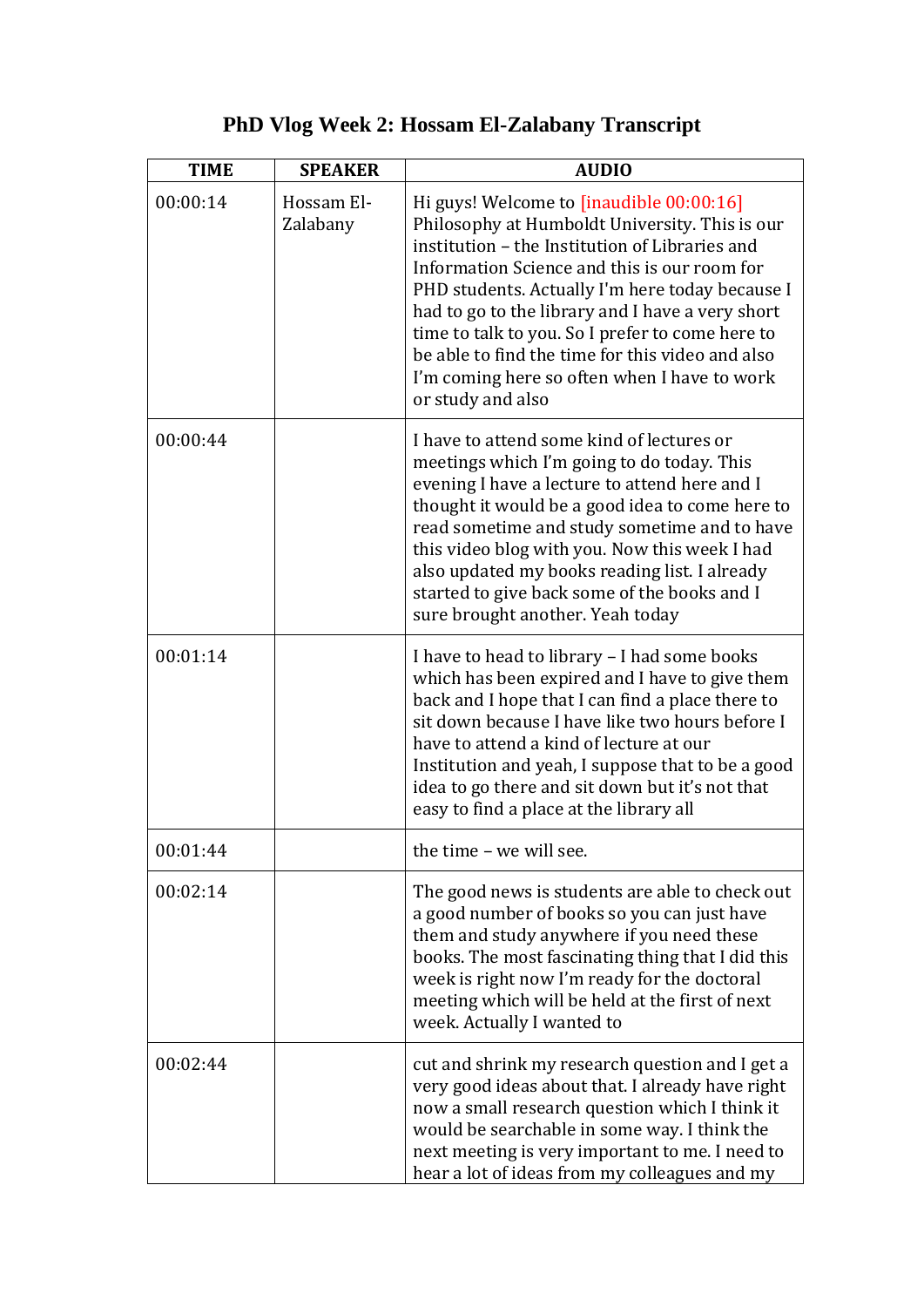|          | supervisor about how to start gathering this<br>data and I think I'm going to plan this gathering<br>through the first                                                                                                                                                                                                                                                                                                                      |
|----------|---------------------------------------------------------------------------------------------------------------------------------------------------------------------------------------------------------------------------------------------------------------------------------------------------------------------------------------------------------------------------------------------------------------------------------------------|
| 00:03:14 | semester of this year and I may have some<br>students to gather data through them and make<br>the interviews through. I think some of my<br>friends also who are working right now as<br>lecturers at the institution may help me with<br>that. dealing with the language - I think this is<br>not a big deal, not a big problem because most<br>of higher education students are speaking<br>English and I can find a way to negotiate and |
| 00:03:44 | to discuss the issues with them. This week also<br>I have a meeting with a friend who give me<br>some knowledge and information about the<br>system which I'm willing to use in my research<br>to gather the data and to analyse. Actually it's<br>fascinating because this software is very<br>important for me and it will save a lot of time,<br>give me a lot of capabilities for analysis and it's<br>a benefit from the University    |
| 00:04:14 | because the University have its licence and I'm<br>able to use is freely and I am going to use that.<br>One thing is this programme is max QDA that<br>we used to store the data and the interview<br>data inside it, then we will be able to code this<br>data and to analyse and to get out some results,<br>some information from this software and this is<br>different than the ways which                                             |
| 00:04:44 | I was dealt with before, it's normally statistical<br>programmes which you use kind of statistical<br>tests for example and so on but this programme<br>is dedicated for scientific research in social<br>sciences and humanities which means it's very<br>coping with my research topic. It's very good to<br>have colleagues here because they are very<br>helpful and they are tending to help you any<br>time you want                  |
| 00:05:14 | help. This is a very healthy working<br>environment. Everybody here is trying to help<br>each other and my colleagues - I'm lucky to<br>have them because they are trying to give me<br>their knowledge which I'm missing or try to<br>make me adapt with different scientific and<br>academic lifestyle here and this is very good                                                                                                         |